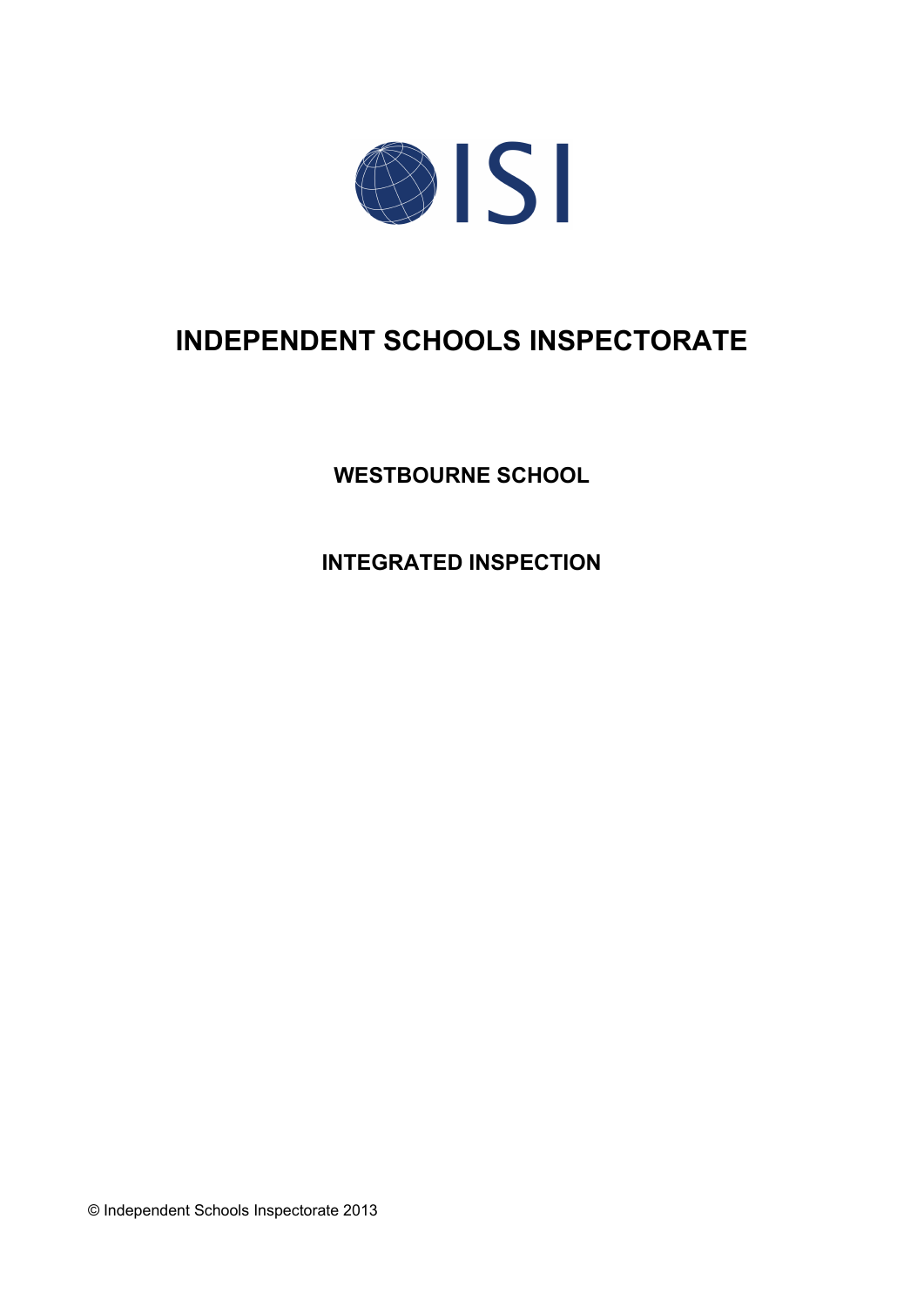# **INDEPENDENT SCHOOLS INSPECTORATE**

# **Westbourne School**

| <b>Full Name of School</b>       | <b>Westbourne School</b>                                                                                       |     |             |     |
|----------------------------------|----------------------------------------------------------------------------------------------------------------|-----|-------------|-----|
| <b>DfE</b> Number                | 373/6001                                                                                                       |     |             |     |
| Registered Charity Number 529381 |                                                                                                                |     |             |     |
| <b>Address</b>                   | <b>Westbourne School</b><br>60 Westbourne Road<br><b>Sheffield</b><br><b>South Yorkshire</b><br><b>S10 2QT</b> |     |             |     |
| <b>Telephone Number</b>          | 0114 266 0374                                                                                                  |     |             |     |
| Fax Number                       | 0114 263 8176                                                                                                  |     |             |     |
| <b>Email Address</b>             | admin@westbourneschool.co.uk                                                                                   |     |             |     |
| Headmaster                       | <b>Mr John Hicks</b>                                                                                           |     |             |     |
| <b>Chair of Governors</b>        | <b>Mr Martin Loxley</b>                                                                                        |     |             |     |
| Age Range                        | 3 to 16                                                                                                        |     |             |     |
| <b>Total Number of Pupils</b>    | 320                                                                                                            |     |             |     |
| <b>Gender of Pupils</b>          | Mixed (178 boys; 142 girls)                                                                                    |     |             |     |
| Numbers by Age                   | 3-5 (EYFS): <b>30</b>                                                                                          |     | $11 - 16$ : | 179 |
|                                  | $5 - 11$ :                                                                                                     | 111 |             |     |
| Head of EYFS Setting             | <b>Mr Jonathon Clark</b>                                                                                       |     |             |     |
| <b>EYFS Gender</b>               | <b>Mixed</b>                                                                                                   |     |             |     |
| Inspection dates                 | 12 Nov 2013 to 15 Nov 2013                                                                                     |     |             |     |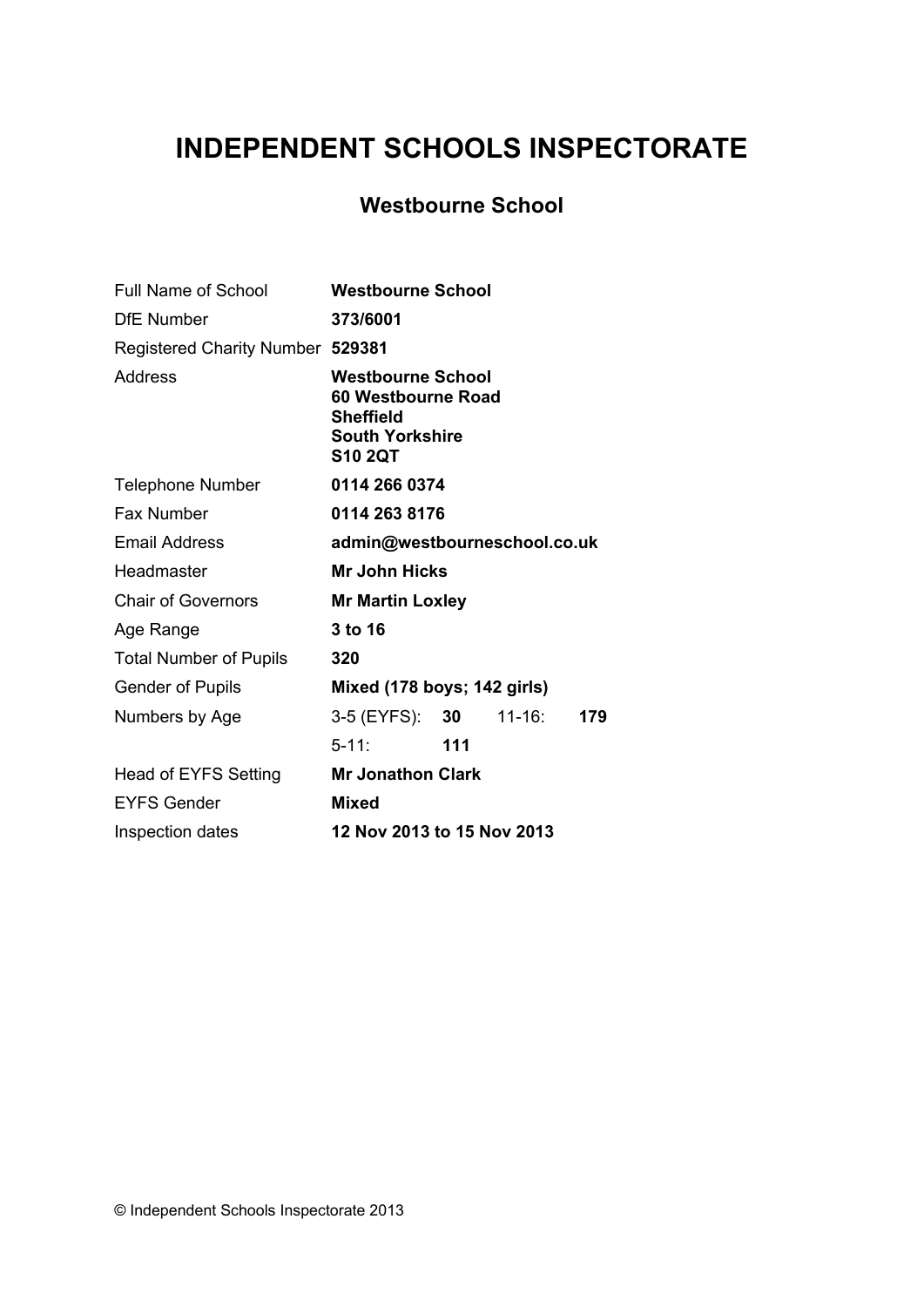## **PREFACE**

This inspection report follows the *ISI schedule,* which occupies a period of four continuous days in the school. The previous ISI inspection was in February 2010.

The Independent Schools Inspectorate (ISI) is the body approved by the Secretary of State for the purpose of inspecting schools belonging to the Independent Schools Council (ISC) Associations and reporting on compliance with the Education (Independent School Standards) (England) Regulations 2010. The range of these Regulations, which replace those first introduced on 1 September 2003, can be viewed on the website [www.legislation.gov.uk.](http://www.legislation.gov.uk) Additionally, inspections will consider the school's accessibility plan under Schedule 10 of the Equality Act 2010 and the ban on corporal punishment introduced by the School Standards and Framework Act 1998.

The inspection was also carried out under the arrangements of the ISC Associations for the maintenance and improvement of the quality of their membership.

ISI is also approved to inspect the Early Years Foundation Stage (EYFS), which was introduced in September 2008 and applies to all children in England from birth to 31 August following their fifth birthday. This report evaluates the extent to which the setting fulfils the requirements of the Early Years Foundation Stage Statutory Framework published by the Department for Education (DfE) and follows the requirements of the Childcare Act 2006 as subsequently amended.

The inspection of the school is from an educational perspective and provides limited inspection of other aspects, although inspectors comment on any significant hazards or problems they encounter which have an adverse impact on children. The inspection does not include:

- (i) an exhaustive health and safety audit
- (ii) an in-depth examination of the structural condition of the school, its services or other physical features
- (iii) an investigation of the financial viability of the school or its accounting procedures
- (iv) an in-depth investigation of the school's compliance with employment law.

Inspectors may be aware of individual safeguarding concerns, allegations and complaints as part of the inspection process. Such matters will not usually be referred to in the published report but will have been considered by the team in reaching their judgements.

Both Ofsted and ISI inspect and report on the Independent School Standards Regulations. However, they apply different frameworks and have different criteria for judging school quality that are suited to the different types of schools they inspect. Both use a four point scale when making judgements of quality but, whilst the ISI terminology reflects quality judgements that are at least equivalent to those used by Ofsted, they also reflect the differences in approach. ISI reports do not provide a single overarching judgement for the school but instead give a clear judgement on each aspect of the school's work at the beginning of each section. **These headline statements must include one of the ISI descriptors 'excellent', 'good', 'sound' or 'unsatisfactory', and where Achievement is 'exceptional' that term may be used for the top grade.** Elsewhere in the report, inspectors may use a range of different adjectives to make judgements. **For EYFS registered provision (for pupils aged under three), reports are required to use the same terminology ('outstanding', 'good', 'satisfactory' and 'inadequate') as Ofsted reports.**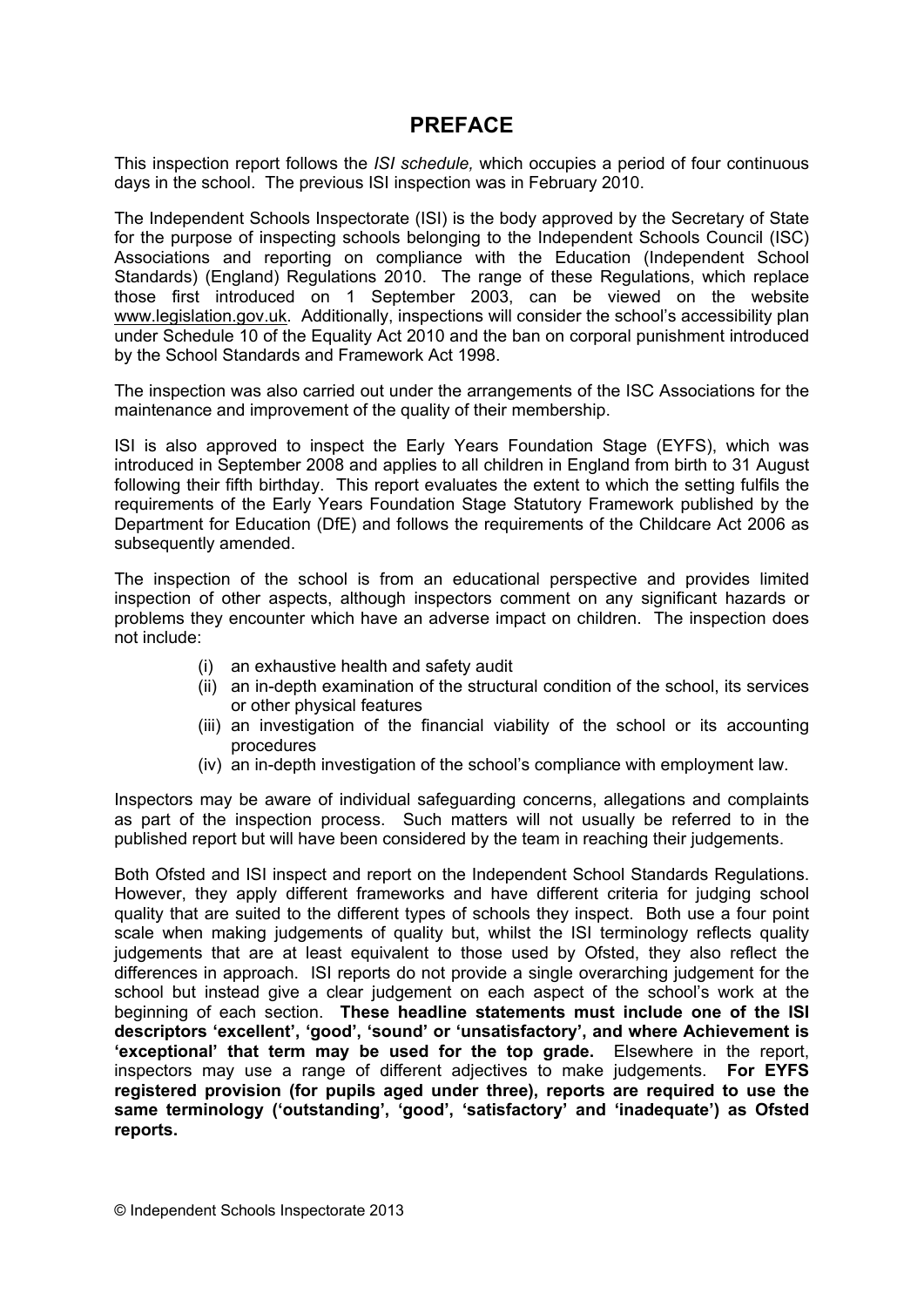# **INSPECTION EVIDENCE**

The inspectors observed lessons, conducted formal interviews with pupils and examined samples of pupils' work. They held discussions with senior members of staff and with the chair of governors, observed a sample of the extra-curricular activities that occurred during the inspection period, and attended registration sessions and assemblies. Inspectors visited the facilities for sick or injured pupils. The responses of parents and pupils to preinspection questionnaires were analysed, and the inspectors examined regulatory documentation made available by the school.

#### **Inspectors**

| Mrs Julia Burns          | Reporting Inspector                                        |  |
|--------------------------|------------------------------------------------------------|--|
| Mrs Lizbeth Green        | <b>Team Inspector</b><br>(Former Headmistress, ISA school) |  |
| Mr Stephen Greenish      | <b>Team Inspector</b><br>(Former Headmaster, IAPS school)  |  |
| <b>Miss Susan Hincks</b> | Team Inspector (Headmistress, GSA school)                  |  |
| Mrs Kirsten Jackson      | Co-ordinating Inspector for Early Years                    |  |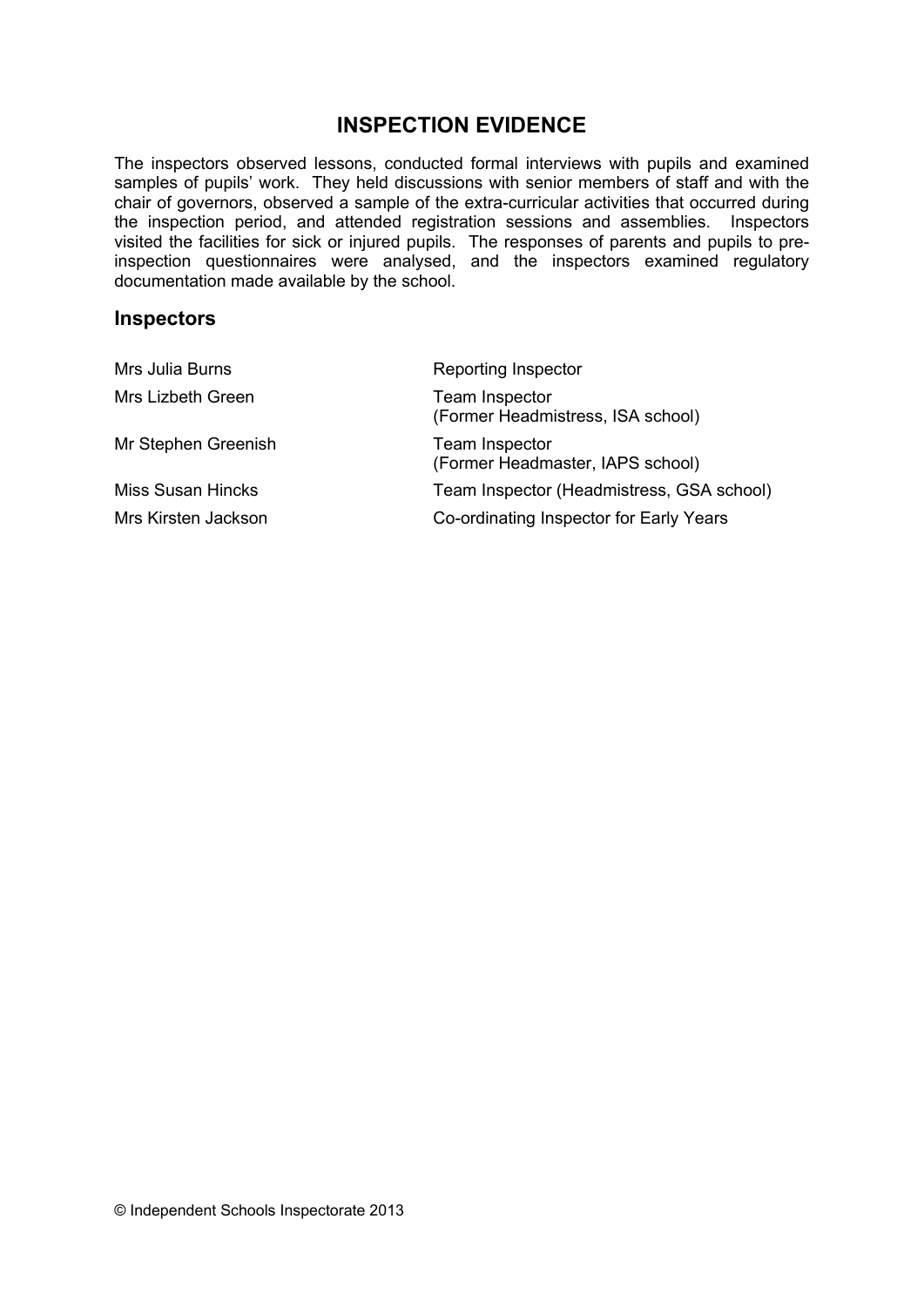# **CONTENTS**

## **1 THE CHARACTERISTICS OF THE SCHOOL**

#### **2 THE SUCCESS OF THE SCHOOL**

#### **(a) Main findings**

- **(b) Action points**
	- (i) Compliance with regulatory requirements
	- (ii) Recommendations for further improvement

## **3 THE QUALITY OF ACADEMIC AND OTHER ACHIEVEMENTS**

- (a) The quality of the pupils' achievements and learning
- (b) The contribution of curricular and extra-curricular provision (including community links of benefit to pupils)
- (c) The contribution of teaching

## **4 THE QUALITY OF THE PUPILS' PERSONAL DEVELOPMENT**

- (a) The spiritual, moral, social and cultural development of the pupils
- (b) The contribution of arrangements for pastoral care
- (c) The contribution of arrangements for welfare, health and safety

#### **5 THE EFFECTIVENESS OF GOVERNANCE, LEADERSHIP AND MANAGEMENT**

- (a) The quality of governance
- (b) The quality of leadership and management, including links with parents, carers and guardians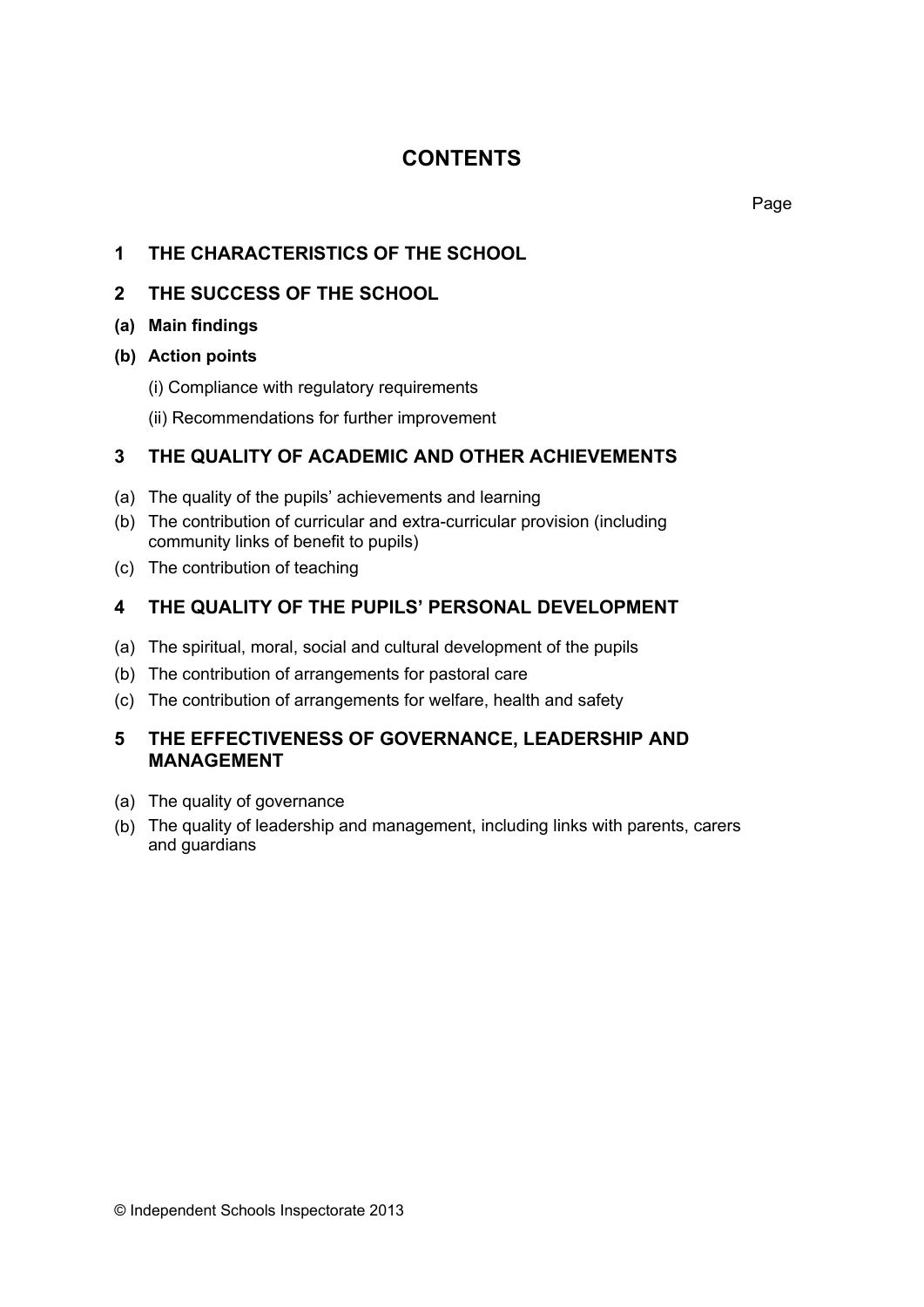## **1. THE CHARACTERISTICS OF THE SCHOOL**

- 1.1 Westbourne School, an academically non-selective day school for pupils aged from three to sixteen, is situated in the Broomhill area of Sheffield. The school was founded in 1885 as a boys' preparatory school and became co-educational in 1997. The senior school was opened in 2001. The school is a charitable foundation overseen by a governing body.
- 1.2 The school aims to: provide an education of quality; enable pupils to aspire to excellence in all they do; ensure a balanced and varied curriculum; guide and prepare pupils for life; and promote mutual respect and friendship.
- 1.3 Since the previous inspection in 2010, a Nursery has been established for children aged three and four. The senior management team has been restructured, with the appointment of a deputy head academic and a head of pastoral care. Some refurbishment has been undertaken, including a new outdoor play area for the Early Years Foundation Stage (EYFS).
- 1.4 The EYFS is attended by 30 children. The junior school, for pupils in Years 1 to 6, is attended by 111 pupils. The senior school, for pupils in Years 7 to 11, is attended by 179 pupils. The ability profile of the school is wide and varies between cohorts. Overall, it is above the national average. The school reflects the cultural diversity of the area. Most of the pupils come from professional or business backgrounds.
- 1.5 The school has identified 50 pupils in the senior school and 23 in the junior school as having special educational needs and/or disabilities (SEND). It provides learning support for 34 pupils in the senior school and 22 in the junior school. Two pupils in the senior school have a statement of special educational needs. The school has identified three pupils in the Nursery and two in the junior school with English as an additional language (EAL). Most junior school pupils proceed to the senior school.
- 1.6 National Curriculum nomenclature is used throughout this report and by the school from Reception to Year 11 to refer to year groups. The school refers to the Nursery as the Pre-school.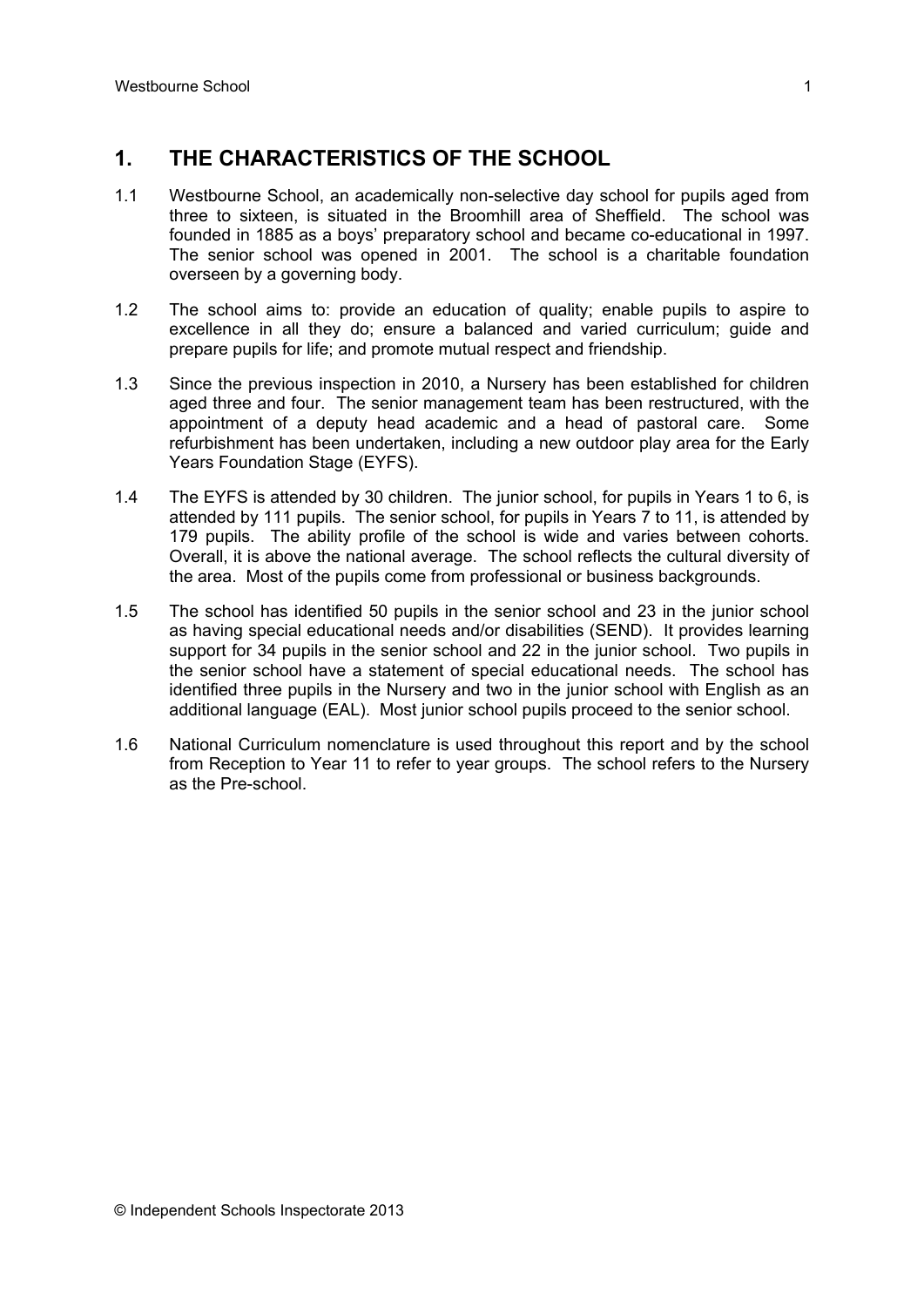# **2. THE SUCCESS OF THE SCHOOL**

#### **2.(a) Main findings**

- 2.1 Throughout, pupils achieve well and make good progress in their learning, fulfilling the school's aim to provide an education of quality and to prepare children for life. Pupils succeed in their academic work owing to their very positive attitudes to learning and the good teaching they receive at all ages. The teachers' strong subject knowledge and their effective use of resources enable pupils, including those with SEND or EAL, to make good progress in relation to their abilities. In the EYFS more able children are recognised and encouraged to extend their learning, but this is not a consistent feature of teaching in the junior and senior schools. Where able, gifted and talented (A, G and T) pupils are set more challenging, open-ended tasks, their progress is good. Since the previous inspection, a school marking policy has been introduced but it is not applied or monitored consistently and the quality of marking is variable. The school uses standardised tests to gain information about the pupils' potential but this is not used uniformly by all staff to track their progress and plan the next stages of their learning. A broad curriculum, supported by an excellent variety of extra-curricular activities and trips, and a strong careers and personal, social and health (PSHE) programme, enable pupils to gain a wide range of knowledge, understanding and skills.
- 2.2 The pupils' personal development throughout the school is strong. Pupils enjoy excellent relationships with each other and with the staff. Pupils are polite, respectful, courteous and mature in their dealings with each other and with adults. They display a keen sense of responsibility for others less fortunate than themselves, demonstrated by their regular fund-raising activities for a wide range of charities. The pastoral care provided by staff, teaching and non-teaching, is excellent. Pupils' social, moral and cultural development is excellent, but their spiritual development in the senior school is limited by a lack of sufficient opportunities to explore other faiths and cultures. Throughout the school, the arrangements for welfare, health and safety are excellent.
- 2.3 The quality of governance is good, a significant improvement since the previous inspection. Governors have a good oversight of the school, including the recently established Nursery in the EYFS. Strategic and financial planning is strong and suitable provision is made for human and material resources, and for accommodation. Governors monitor educational standards carefully and provide a measure of challenge for the senior leadership. They have introduced robust procedures to ensure compliance with regulatory requirements; welfare, health and safety policies are now firmly embedded in the work of the school. The restructured leadership and management of the school have resulted in clear roles and responsibilities. The school's development plans are clearly laid out, with appropriate objectives and success criteria, but they are limited in scope and selfevaluation is not yet consistent. The school promotes excellent links with parents, who are overwhelmingly positive about all areas of school life. Inspection evidence confirms these views.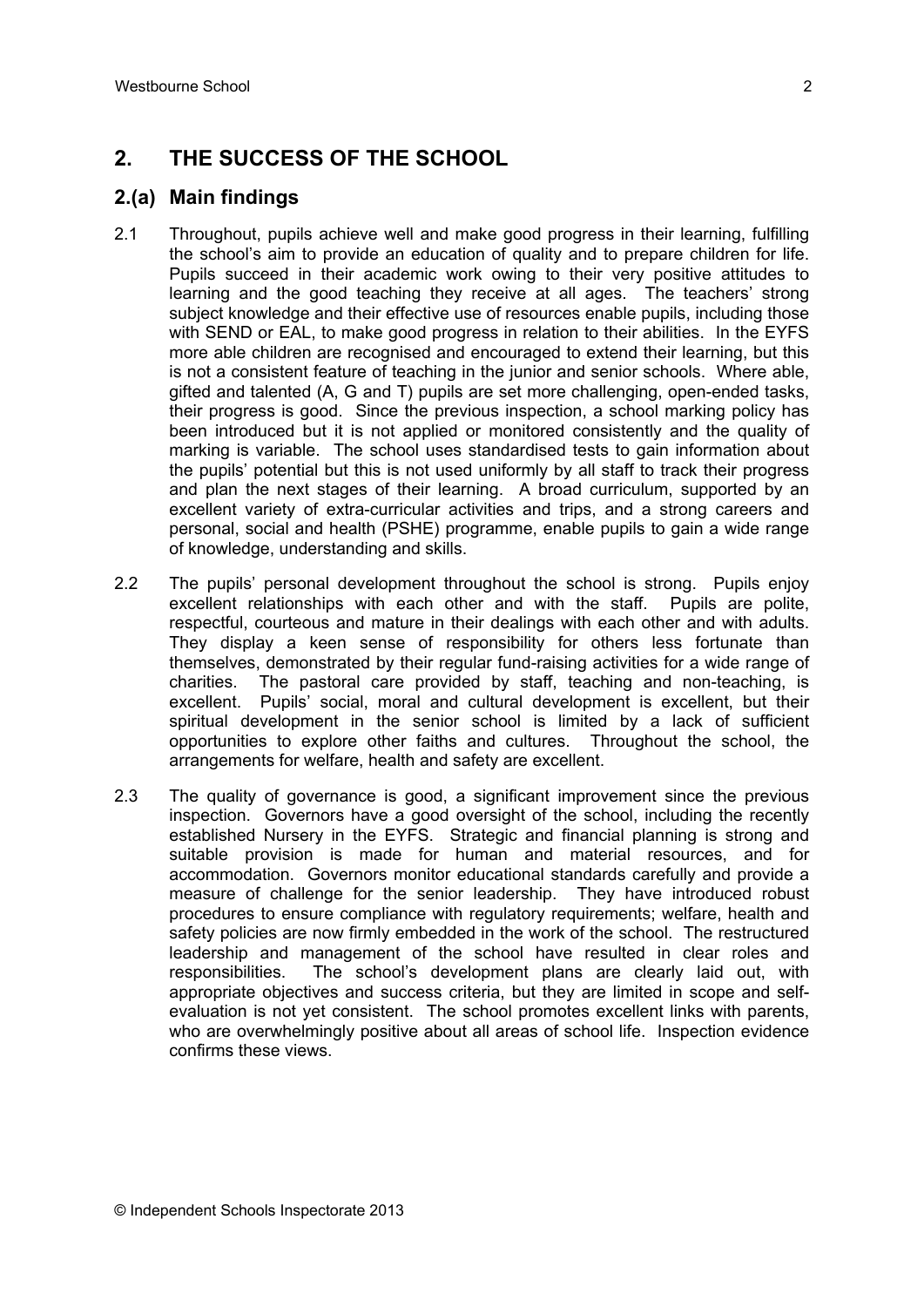## **2.(b) Action points**

#### **(i) Compliance with regulatory requirements**

2.4 The school meets all the requirements of the Independent School Standards Regulations 2010.

#### **(ii) Recommendations for further improvement**

- 2.5 The school is advised to make the following improvements.
	- 1. Ensure that development planning includes long-term focus and criteria to judge success, and is based on consistent self-evaluation, including in the EYFS.
	- 2. Increase the use of assessment data by all staff to track the pupils' progress and plan the next stage of their learning.
	- 3. Monitor the implementation and effectiveness of academic policies and procedures, including for marking, more systematically.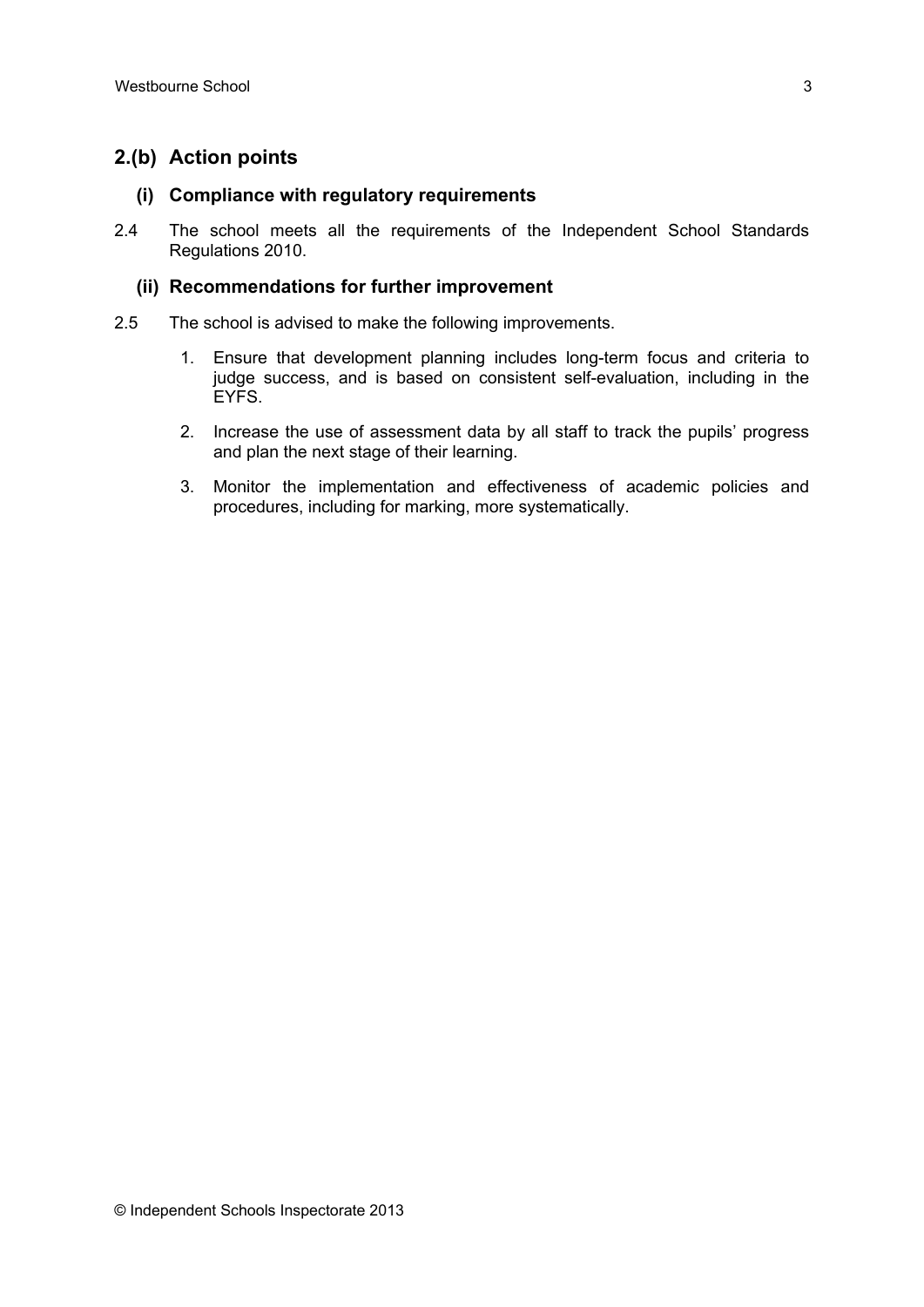## **3. THE QUALITY OF ACADEMIC AND OTHER ACHIEVEMENTS**

#### **3.(a) The quality of the pupils' achievements and learning**

- 3.1 The quality of the pupils' achievements and learning is good.
- 3.2 The school is successful in its aim to provide an education of quality, guiding and preparing pupils for life.
- 3.3 In the EYFS, children have a very good awareness of language and can count numbers up to 20. They are active, creative and independent learners, and demonstrate excellent observation skills. The children are highly motivated and make good progress during their time in the setting, with some making excellent progress.
- 3.4 All pupils demonstrate strong speaking and listening skills; they are confident and express themselves with maturity. They listen attentively to each other and work cooperatively in pairs and in small groups. Their reading and writing develop well and they apply their mathematical skills in design technology (DT) and in science lessons. Pupils achieve very well in creative subjects, such as art, music and drama, and in physical education (PE). Their skills in information and communication technology are good. Pupils participate enthusiastically in all curricular activities; this enables them to develop a breadth of skills, knowledge and understanding.
- 3.5 Pupils achieve well in extra-curricular activities. Individual pupils enjoy success internationally in athletics, sailing and go-karting, nationally in girls' hockey and equestrian events, regionally in rugby, football, ice skating, table tennis and swimming, and locally in cross-country and water polo. A large number of sports teams play regular fixtures against local schools. Others achieve highly in music and speech and drama examinations, art competitions and The Duke of Edinburgh's Award (DofE) at bronze level. Many pupils are involved in the annual school musical.
- 3.6 The following analysis uses the national data for the years 2010 to 2012. These are the most recent three years for which comparative statistics are currently available. Results in national tests at the age of seven have been above the national average for maintained primary schools. Performance of different cohorts varies, with pupils in 2011 achieving results that were well above the national average for maintained primary schools. Results in national tests at age the age of 11 have been similar to the national average for maintained primary schools overall. Performance of different cohorts similarly varies, with pupils achieving results above the national average in 2012. On other inspection evidence available from lesson observations and work scrutiny, the pupils' attainment is judged now to be good overall in relation to national age-related expectations. These levels of attainment, as judged at the age of 11, show that pupils make good progress in relation to pupils of similar ability.
- 3.7 Results at GCSE have been good in relation to the national average for maintained schools overall. Over 80% of grades awarded have been A\* to C, a standard maintained in 2013. This level of attainment and the results of nationally standardised tests, together with evidence from lesson observations, the pupils' written work and curriculum interviews, indicate that pupils make progress that is good overall in relation to the average for pupils of similar ability. When they leave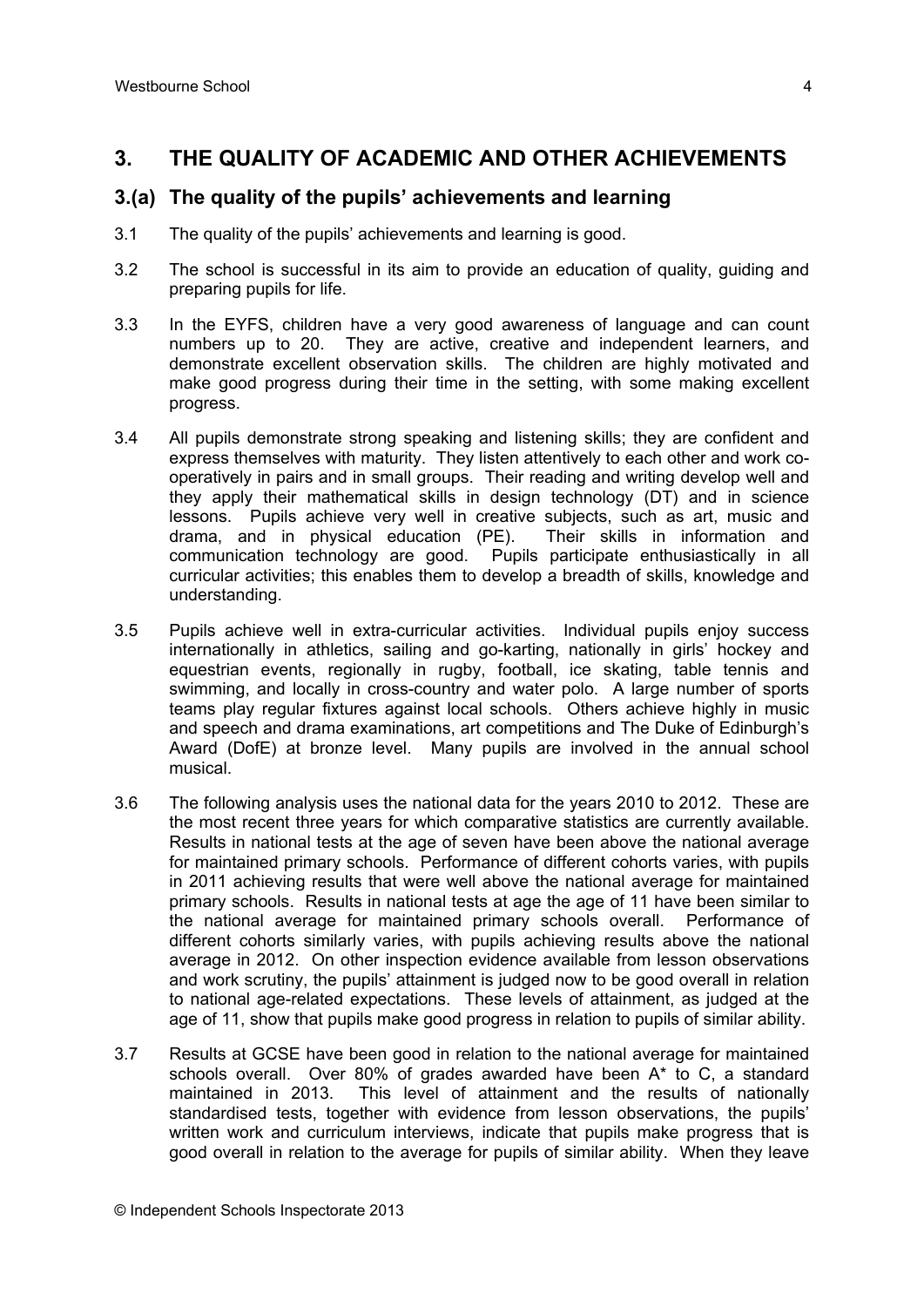at the end of Year 11, all pupils go on to further study; most transfer to sixth-form colleges in the area, while a few accept scholarships to other independent schools.

- 3.8 Pupils with SEND or EAL achieve well and often make good progress in lessons when the tasks set are suitable for their ability and they are supported by the effective individual sessions they attend. The achievement of A, G and T pupils is good in response to high expectations in teaching and when appropriate challenge is offered in lessons and in homework tasks, but this is not consistent at all ages and in all subjects.
- 3.9 Good quality teaching makes an effective contribution to the pupils' learning and achievement and progress, as do the pupils' positive attitudes, their courteous behaviour and the excellent relationships they enjoy amongst themselves and with the staff. Pupils approach their lessons with enthusiastic enjoyment and generally settle to work quickly; the presentation and organisation of their work are good.

#### **3.(b) The contribution of curricular and extra-curricular provision**

- 3.10 The contribution of curricular and extra-curricular provision is good.
- 3.11 Throughout the school the curriculum is good in its coverage of the linguistic, mathematical, scientific, human and social, physical, aesthetic and creative areas of learning. It is consistent with the school's aim to provide an education of quality which is balanced and varied, and prepares pupils for life.
- 3.12 In the EYFS the excellent educational programme follows the seven areas of learning. It offers many varied opportunities for children to develop socially, gain confidence and improve their communication and physical skills. The high expectations and enthusiasm of the staff motivate the children to work well together and enjoy their learning.
- 3.13 The junior school curriculum includes the National Curriculum subjects, with the addition of French, music, DT and food technology. Specialist teaching by senior school teachers in PE, music, drama and French makes a good contribution to the pupils' learning, from the Nursery onwards. From Year 2 all pupils have the opportunity to learn a musical instrument. The addition of further specialist teaching in Year 6 aids the transition of pupils into the senior school. A good range of subjects, including a second modern foreign language, is studied in Years 7 to 9, although there are no discrete religious education lessons in the senior school. This curtails the opportunities available for pupils to explore other faiths and cultures. Some GCSE option choices are not taught in Years 7 and 8, for example drama and food technology, which limits the pupils' preparation to study in these areas. At GCSE most pupils study ten subjects.
- 3.14 The curriculum provides for the needs of all pupils, including those with EAL. The setting of core subjects from Year 4, with the exception of Year 7 science, enables pupils to work at a pace appropriate to their needs; the small class sizes throughout the school are a strong feature of the provision. Curriculum documentation is thorough, with the best examples providing clear and detailed planning.
- 3.15 Provision for pupils with SEND, including those with a statement of special educational needs, is excellent. All pupils who require extra support are identified and provided with comprehensive individual education plans (IEPs), which are reviewed regularly and implemented well. The needs of those who are A, G and T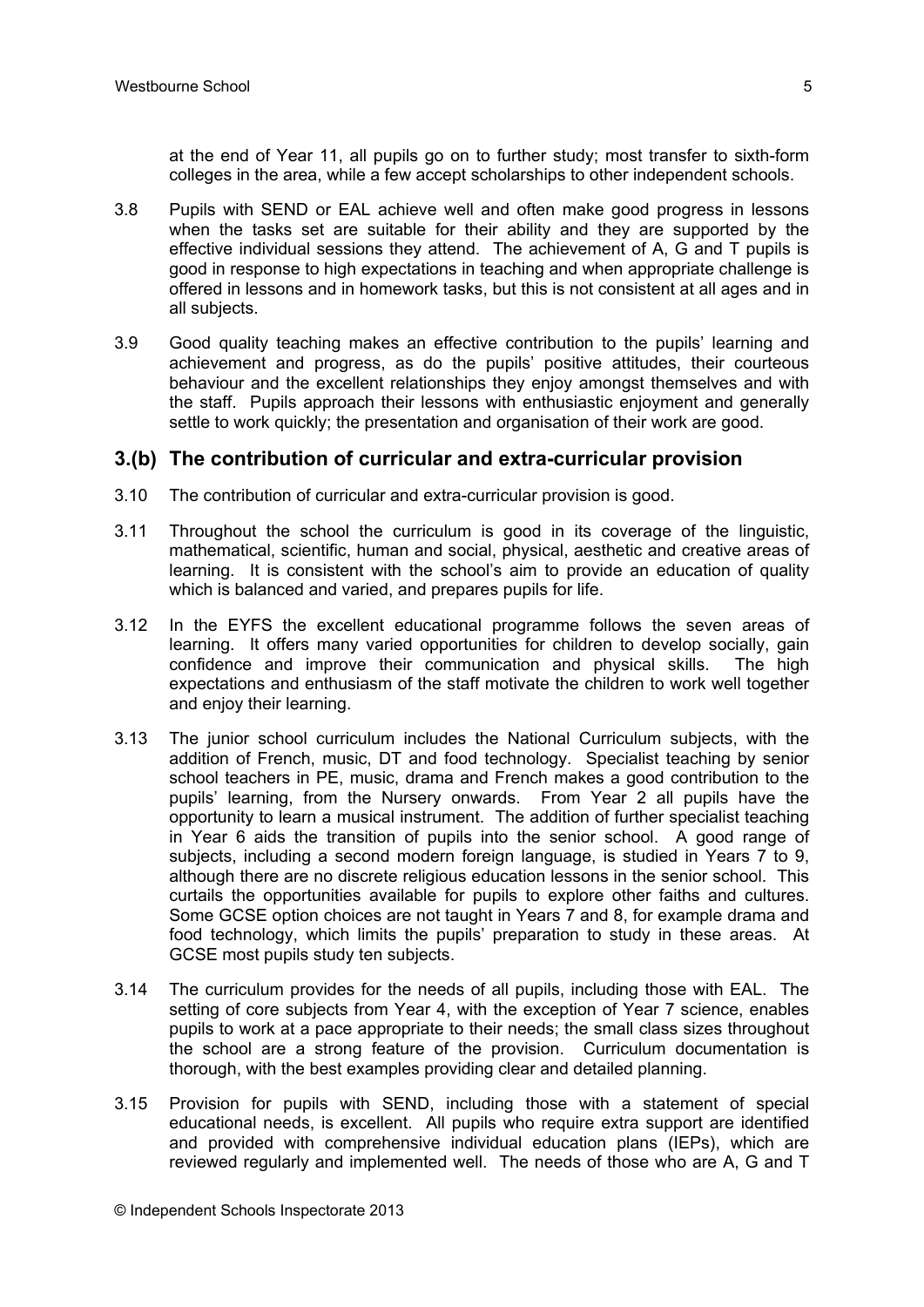have been identified and some excellent provision is in place, such as early entry for GCSE music and the study of GCSE astronomy for able Year 11 mathematicians.

- 3.16 A well-designed scheme of work for PSHE throughout the school covers a range of issues, including staying healthy, social justice, e-safety and diversity.
- 3.17 The school provides an extensive programme of careers education. Timetabled lessons for pupils in Years 9 to 11 cover the writing of CVs, work experience and post-16 applications, and prepare pupils effectively for sixth-form education.
- 3.18 The curriculum is enhanced by an excellent range of extra-curricular opportunities. The list of weekly activities is extensive and wide ranging. Pupils can pursue performance interests in groups such as the wind instrument group or the ukulele and folk group, or listen to music in the Pink Floyd Appreciation Society. Music is an area of particular strength. Provision for sport is also excellent, with significant time allocated to physical development, reinforced by commitment to providing all pupils in Years 3 to 11 with opportunities to represent the school on a regular basis, and by the provision of less mainstream sports, such as fencing.
- 3.19 The curriculum is further enriched by an excellent variety of residential and day visits. Pupils in Years 3 and 4 talked enthusiastically about recent day trips to the Howdon Hall concert venue and to the Kelham Island museum to learn about Sheffield's industrial past. Older pupils have enjoyed residential visits to La Santa, to the summit of Kilimanjaro and to Rua Fiola.
- 3.20 Links with the local and wider community are excellent. They include the sporting fixtures against local schools, a variety of competitions and service through the DofE. Pupils benefit from the many visitors who further enrich the curriculum; a neuroscientist, the town mayor and a mountain climber have all spoken in assembly.

#### **3.(c) The contribution of teaching**

- 3.21 The contribution of teaching is good.
- 3.22 Teaching is effective in promoting the pupils' progress and strongly supports the aim of the school to provide an education of quality. Excellent relationships between teachers and pupils ensure that pupils feel they can turn to staff whenever they need help or guidance with their work. Effective use is made of stimulating resources, and attractive displays enhance teaching rooms and public areas of the school.
- 3.23 In the EYFS, energetic and enthusiastic teaching, together with high staff to pupil ratios, enables all children to learn effectively. They are encouraged to choose activities from a good range of resources, covering all aspects of the curriculum. The staff complete regular assessments of the children's progress and use these extremely well to plan the next steps in learning. They regularly listen to, observe and question children during activities to deepen their understanding and improve learning. All children, including those with SEND or EAL, make at least good progress towards the Early Learning Goals in relation to their starting points.
- 3.24 In much very successful teaching, a wide range of well-planned strategies and resources stimulates the pupils' interest and enjoyment, as well as fostering their application. In this well-paced teaching the pupils' needs are closely addressed, encouraging them to make the most of their abilities and build on their prior learning. Teaching generally provides strong, effective support for pupils with SEND or EAL and makes good use of the comprehensive and useful IEPs drawn up for each of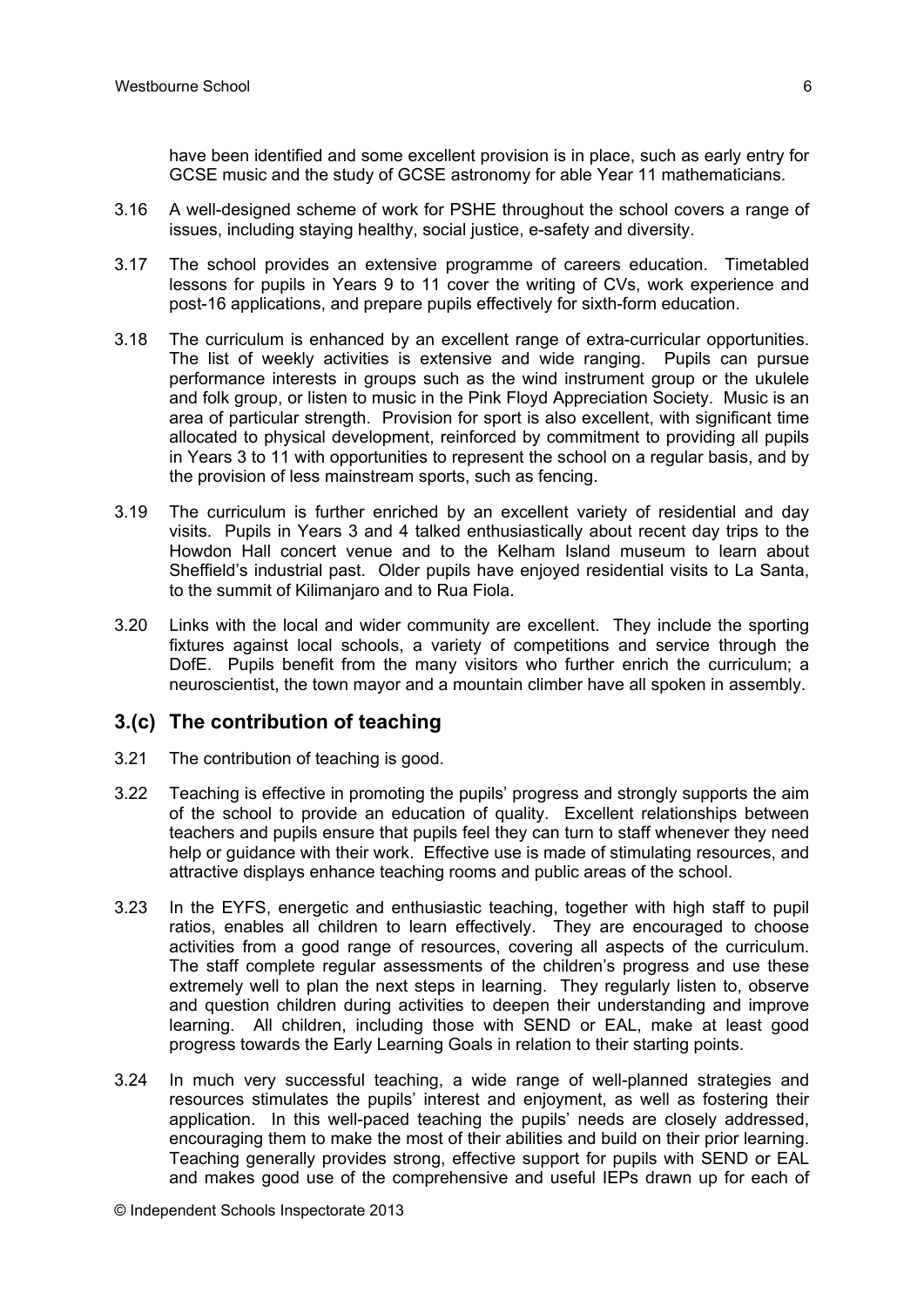them. The needs of pupils with a statement of special educational needs are extremely well met. In the most successful teaching, more able pupils are extended through varied and challenging activities. Occasionally, however, when the whole class is expected to undertake the same task for all or most of the lesson, progress for these pupils is slower.

- 3.25 Pupils are well managed; in almost all teaching, expectations of behaviour are high and successfully achieved. As a result, pupils are strongly motivated and work cooperatively with teachers and their peers. They work independently in small groups. Examination classes are given good advice about the requirements of their courses, and throughout the school teachers have excellent subject knowledge. A variety of effective homework tasks is set to reinforce pupils' understanding and support them with their learning.
- 3.26 In response to the pupil questionnaire and in discussions, a small minority of senior school pupils said that they feel there is some inconsistency in the awarding of credits for good work. Inspection evidence supports this view. The school policy, including its criteria for the awarding of credits, is not consistently applied by all teaching staff.
- 3.27 The school uses standardised tests to gain information about the pupils' potential. This is not fully taken into account by all teaching staff, resulting in inconsistent tracking of pupils' progress. The school is taking steps to make better use of this information in order to plan the next stages of pupils' learning.
- 3.28 Since the previous inspection, progress has been made in developing a central marking policy in both the junior and senior schools, but this is not yet consistently implemented. Elements of good practice have been established in a number of areas but inconsistencies remain in the application of the policy. The best marking includes written comments that help pupils to understand what they need to do to improve, and uses marks to allow them to gauge the level of their achievement in relation to their ability.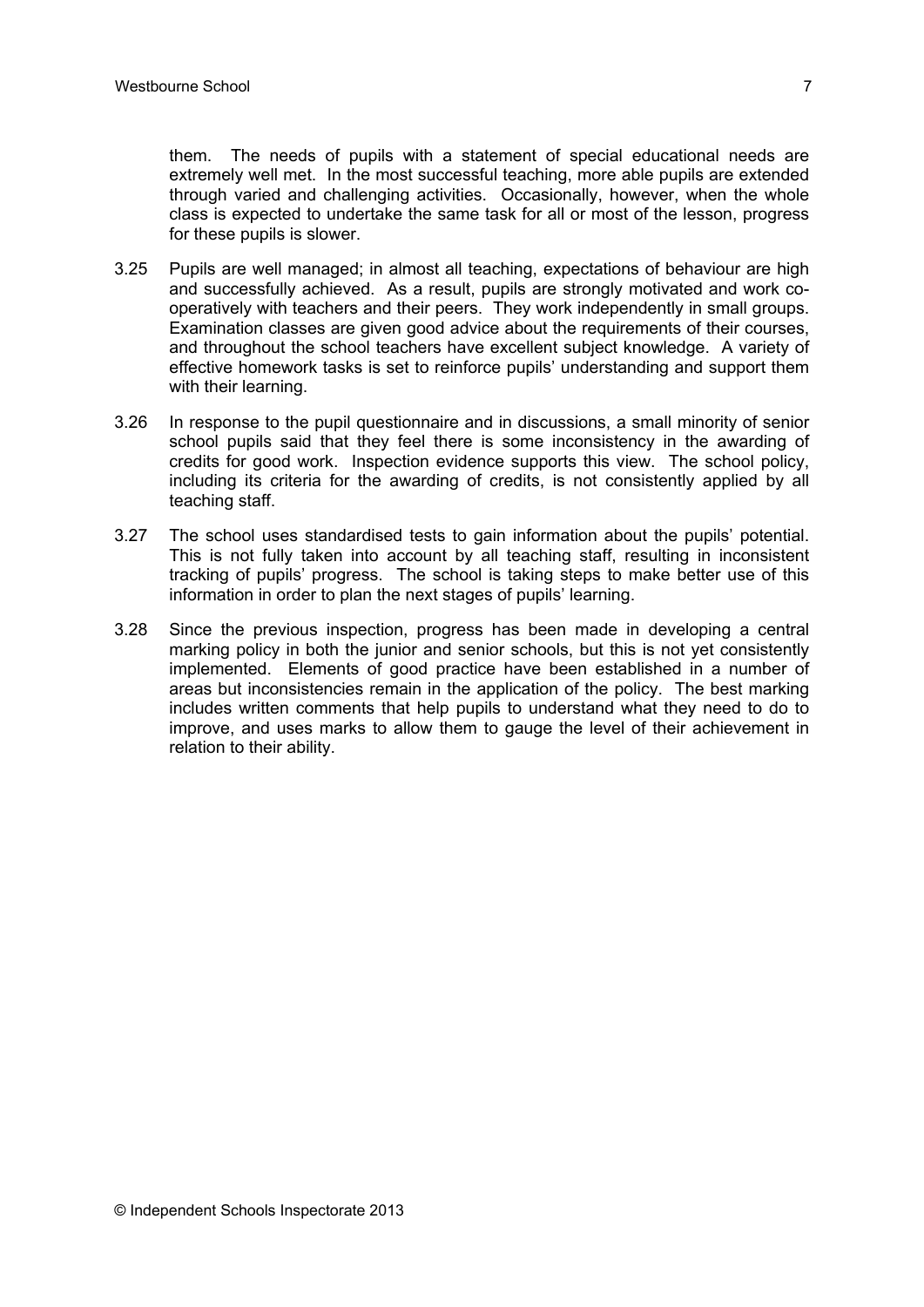## **4. THE QUALITY OF THE PUPILS' PERSONAL DEVELOPMENT**

#### **4.(a) The spiritual, moral, social and cultural development of the pupils**

- 4.1 The spiritual, moral, social and cultural development of the pupils is good.
- 4.2 This development fulfils many of the school's aims: it is central to guiding and preparing pupils for life and to the promotion of mutual respect and friendship. At all ages pupils are well prepared, through good personal development, for the next stage of their education.
- 4.3 In the EYFS the children are polite, behave well and work sensibly together. They support one another, play co-operatively and are happy to take turns, for example when sliding toy sea creatures down into the water tray. The children are friendly, welcoming and growing in confidence in social situations.
- 4.4 Overall, pupils' spiritual awareness, fostered by their appreciation of music and the creative arts, is good. Since the previous inspection, the school has begun to place greater emphasis upon developing the pupils' spiritual awareness but this is limited in the senior school by the lack of sufficient opportunities to explore other faiths and cultures. Pupils in the junior school display a good knowledge of Islam, and a colourful classroom display has introduced them to the traditions of Diwali. Throughout the school pupils have good self-knowledge, a sensitive awareness of themselves and others, and secure self-confidence. They are able to reflect quietly; a Year 8 group led a thoughtful and moving assembly on the theme of remembrance.
- 4.5 The moral development of pupils is excellent. They have a very strong sense of right and wrong, and are keen to promote fairness and tolerance. Pupils share their views and are confident that others will respect their right to be heard. They channel their concerns for the environment through an 'eco' committee, and in supporting Water Aid. They display a strong sense of responsibility for those less fortunate than themselves and are keen to raise money for a large number of local, national and international charities, including a local children's hospital, the Salvation Army and Boots for Africa.
- 4.6 Pupils have excellent social skills, largely as a result of the very positive relationships that exist across the whole school community. Older pupils are encouraged to support younger ones; pupils in Years 7 and 8 listen to readers in the junior school and Year 11 pupils enjoy being 'big brothers and sisters' to EYFS children. Pupils are keen to work collaboratively in teams, both in sport and when serving on the school council. Throughout the school, pupils willingly take on responsibility; they enjoy many leadership opportunities as house captains, librarians and sports captains. In PSHE lessons they acquire a broad understanding of public institutions and the law.
- 4.7 The pupils' cultural awareness is well developed. Since the previous inspection, their knowledge and appreciation of a wide range of cultural traditions have expanded significantly. Pupils have enjoyed a world culture day, which raised their awareness of Caribbean food, traditions and music. Pupils develop their cultural understanding well though the curriculum in art, music, geography and history, and on visits to museums, galleries and places of cultural interest, both at home and abroad, including a trip to the Holocaust Memorial Centre, an art trip to Paris and a choir tour to Prague.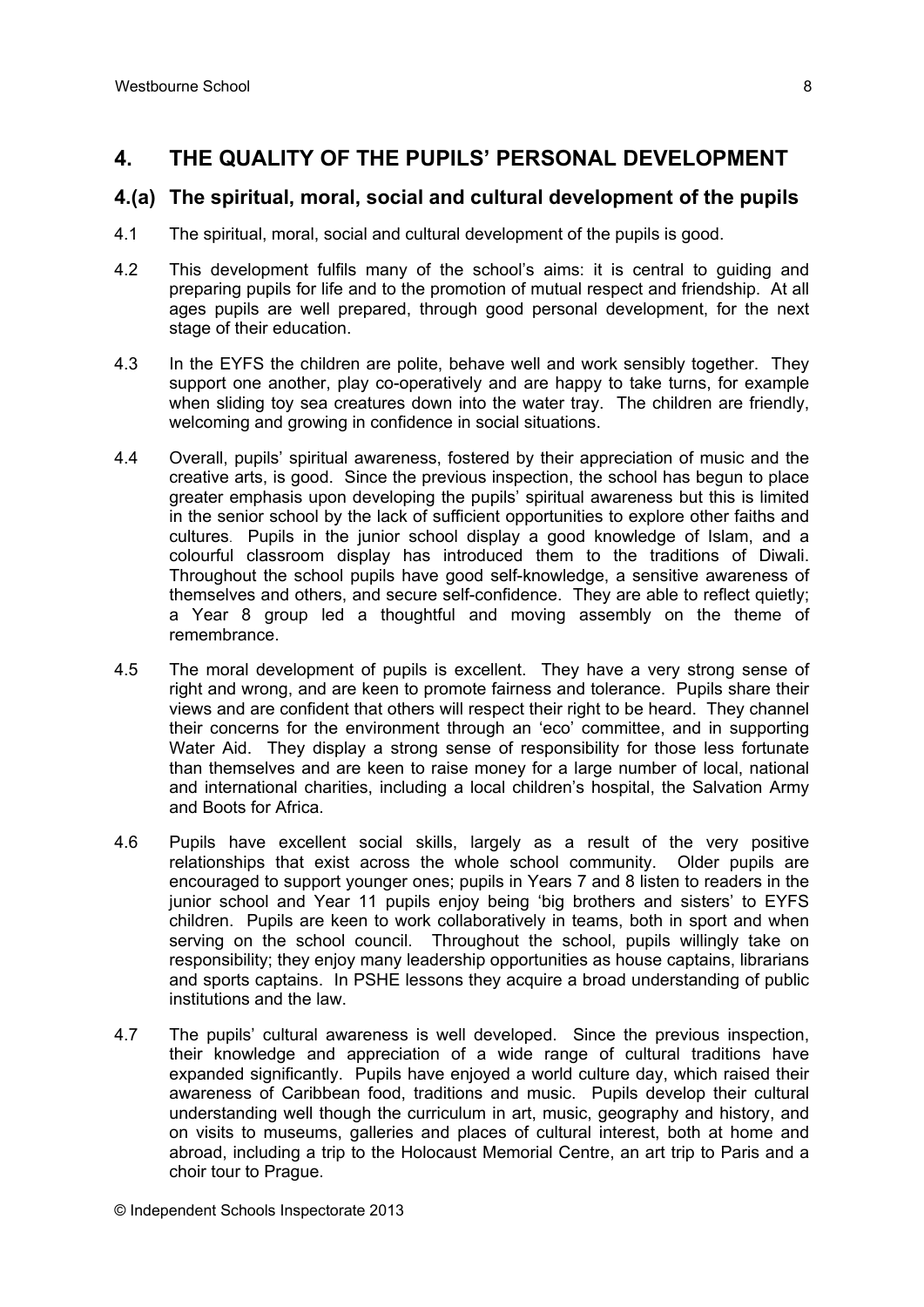# **4.(b) The contribution of arrangements for pastoral care**

- 4.8 The contribution of arrangements for pastoral care is excellent.
- 4.9 The care and welfare of pupils are a strength of the school, and reflect its aim to guide and prepare pupils for life. Throughout the school, hard-working, committed and caring staff take their responsibility for the welfare of pupils very seriously and display sensitivity when responding to their needs. In the EYFS, each child has a key person who plays a significant role in the child's personal, social and emotional development.
- 4.10 Strong and caring relationships exist between staff and pupils and amongst the pupils themselves. Pupils know to whom they can go when they are in difficulty, and they feel safe, happy and confident. The staff serve as excellent role models, giving clear guidance on polite and considerate behaviour. Pupils have a very good awareness of the Westbourne Way, with its emphasis on mutual respect, reinforced in PSHE lessons and assemblies. They have many opportunities to discuss relevant issues such as relationships, peer pressure and self-esteem. The transition from Year 6 to Year 7 is well managed, and new pupils joining older year groups in the senior school report that they are also well cared for.
- 4.11 All pupils are encouraged to be healthy and take exercise. The children in the EYFS are physically active; they enjoy ball games and playing with older pupils. They know that eating fruit and vegetables is good for them. Older pupils play sport regularly and appreciate the range and variety of food provided in the dining hall at mealtimes. In PSHE lessons they cover issues relating to healthy eating, diet and exercise.
- 4.12 The school is extremely effective in promoting good behaviour and guarding against bullying. In questionnaire responses, a very large majority of pupils agreed that the school deals with any bullying that occurs and that teachers are fair in the way they give sanctions. Rare cases of unacceptable behaviour are dealt with using clearly defined procedures. Detailed records are kept by senior managers.
- 4.13 Pupils feel that they are able to make a significant contribution to school matters through the work of the school council, which meets regularly, and through occasional surveys on issues such as school lunches. In responses to the questionnaire and in discussions, the vast majority of pupils said that their views are listened to and that their opinions receive a positive response.
- 4.14 The school has a suitable plan to improve educational access for pupils with SEND.

## **4.(c) The contribution of arrangements for welfare, health and safety**

- 4.15 The contribution of arrangements for welfare, health and safety is excellent.
- 4.16 Throughout the school, including in the EYFS, comprehensive procedures for promoting the welfare of the pupils, including child protection, contribute to the pupils' personal development and the fulfilment of the school's aims.
- 4.17 All issues raised at the time of the previous inspection have been addressed, including the establishment of two suitable medical rooms to provide facilities for pupils who are injured or fall ill during the school day. First-aid kits are suitably placed in all areas of the school, and medicines stored and administered safely. All staff receive basic first-aid training, with a significant number achieving higher level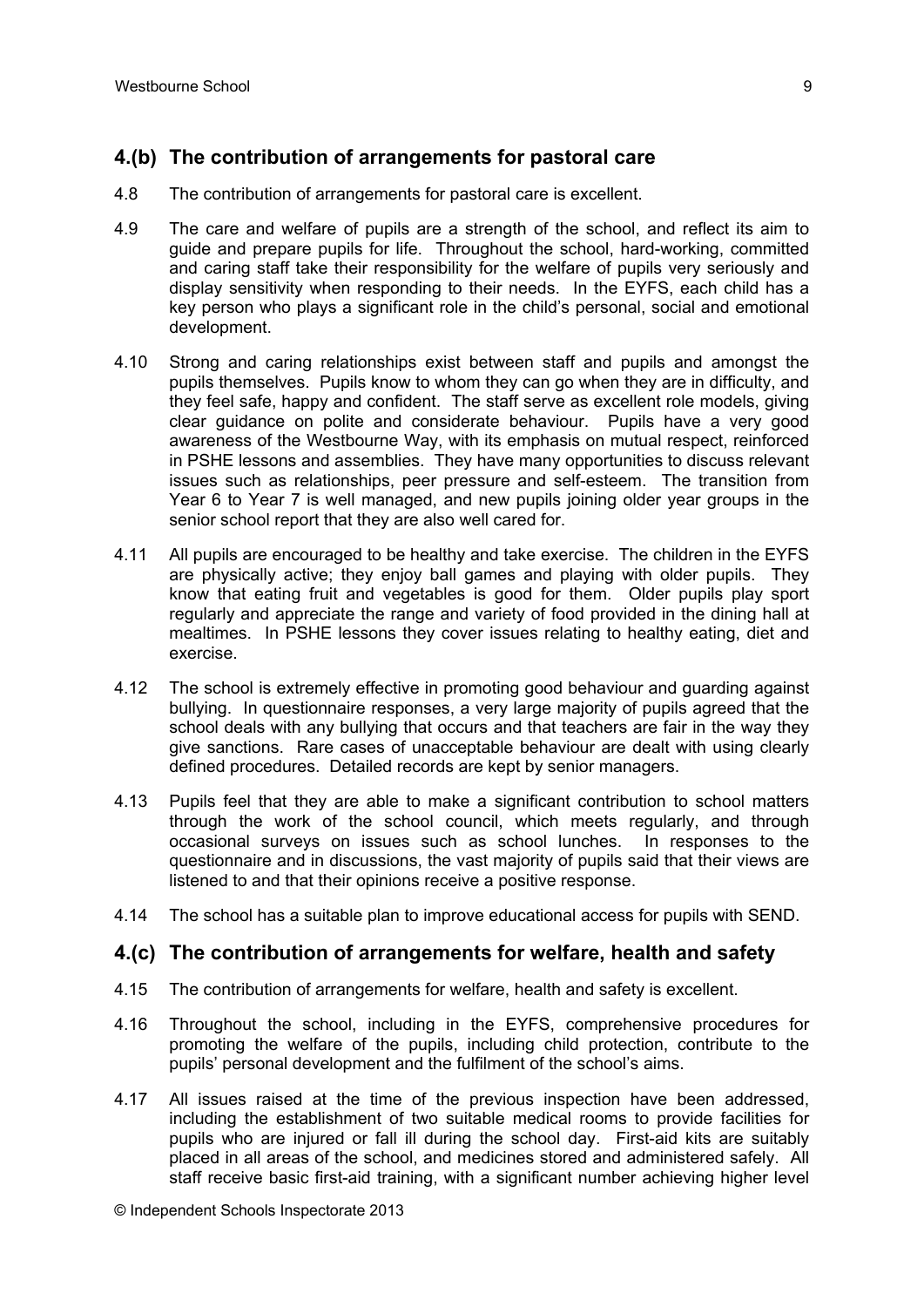qualifications, including those in the EYFS who have relevant paediatric training. Those pupils who have specific medical needs are well cared for.

- 4.18 All staff receive regular training in safeguarding, welfare, health and safety, and designated figures are additionally trained in inter-agency working. New staff have an appropriate induction in relevant procedures. Recruitment checks on new staff are robust and adhere to safer recruitment guidance.
- 4.19 Health and safety measures are strong. The health and safety committee meets once a term. Thorough risk assessments for buildings, curriculum activities and school trips are carried out and reviewed regularly. Effective procedures to report any accidents and to reduce the risk from fire and other hazards are in place. Regular fire drills are held and members of staff receive appropriate fire awareness training.
- 4.20 Registers accurately record the pupils' admission to and attendance at the school, and these are suitably maintained and stored as required for three years.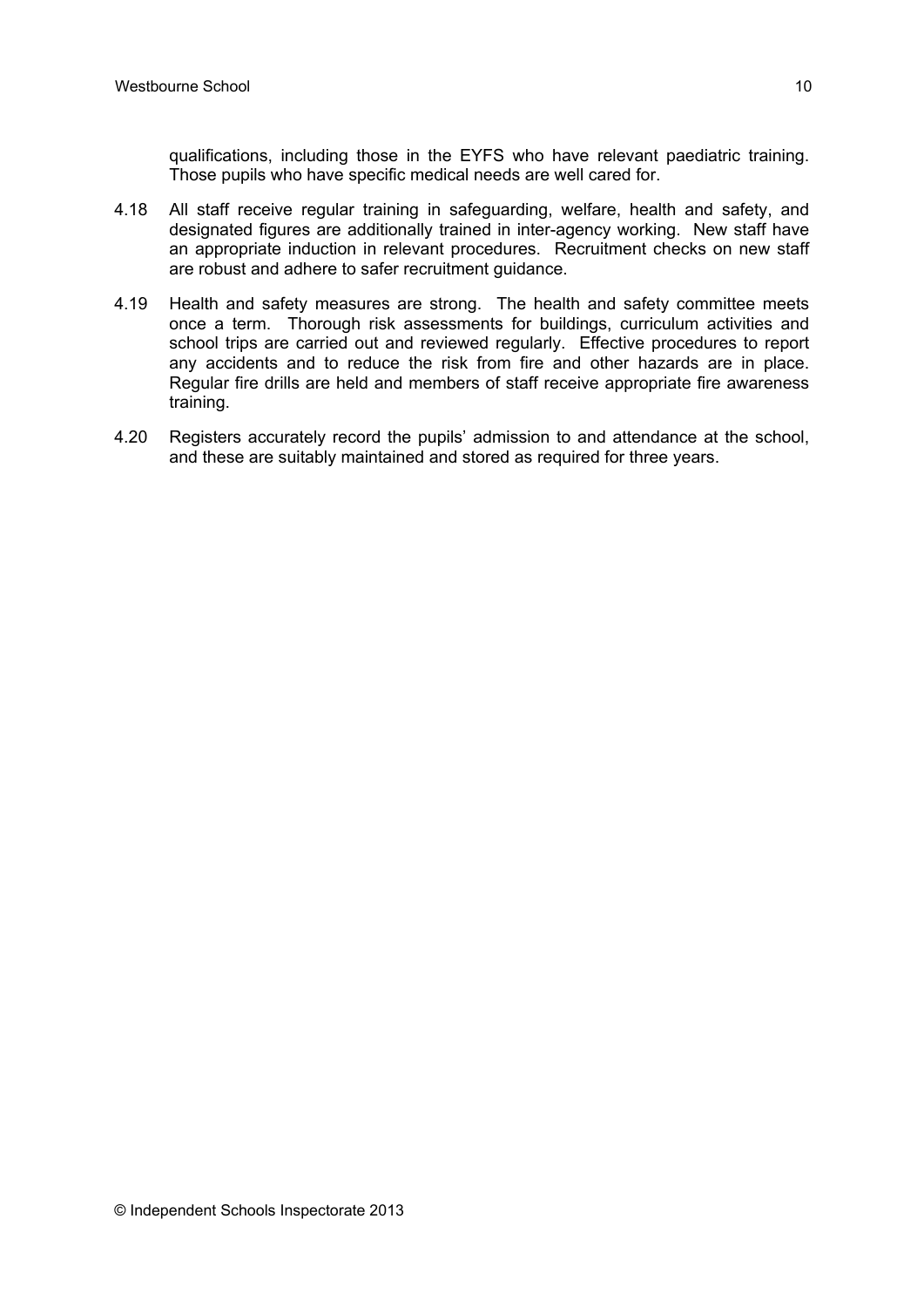# **5. THE EFFECTIVENESS OF GOVERNANCE, LEADERSHIP AND MANAGEMENT**

## **5.(a) The quality of governance**

- 5.1 The quality of governance is good.
- 5.2 The governors fully support the aims and values of the school to provide an education of quality, and maintain a happy, safe and secure atmosphere for learning in a disciplined, structured environment. They bring a wide variety of expertise to the board which enables them to exercise effective oversight of all sections of the school. Individual suitably experienced governors are linked to different aspects of school life, such as child protection and health and safety, which provides very effective monitoring. The EYFS governor visits the setting regularly and provides excellent oversight. Governors keep abreast of the work of the school through regular reports from senior managers and visits to the school, and through the work of committees. They are well known to the staff. The chair meets with the leadership regularly, providing support and some level of challenge, but there are no formal procedures to evaluate the work of the leadership.
- 5.3 Strategic and financial planning is strong, and governors make suitable provision for human and material resources, and for accommodation. The Nursery has been successfully instituted and provided with excellent resources to support a wide range of learning opportunities. The board has established a thorough set of procedures to ensure that its responsibilities for welfare, health and safety are met. The annual review of the operation of the school's safeguarding policy and procedures is suitably carried out by all governors.
- 5.4 Governors monitor educational standards carefully and support the senior managers in their framing of the school improvement plan. New governors undergo an appropriate induction programme, and all members of the board take advantage of relevant training courses to enhance their knowledge and understanding of their obligations.

#### **5.(b) The quality of leadership and management, including links with parents, carers and guardians**

- 5.5 The quality of leadership and management, including links with parents, carers and guardians, is good.
- 5.6 Leadership and management throughout the school, including the EYFS, are effective in meeting the aims of the school to provide an education of quality, aspiring to excellence in all they do.
- 5.7 Changes in the senior management structure since the previous inspection have secured clear levels of responsibility and strengthened monitoring, particularly in the senior school. This ensures the rapid exchange of information, policy and practice between all staff and senior leaders. Both teaching and non-teaching staff feel that this works particularly well and has resulted in efficient two-way communication. The school has clear policies and procedures covering all academic matters, including marking, but monitoring of their implementation and effectiveness by all levels of management is limited. This results in a lack of consistency in their application and in their impact on pupils' learning and progress.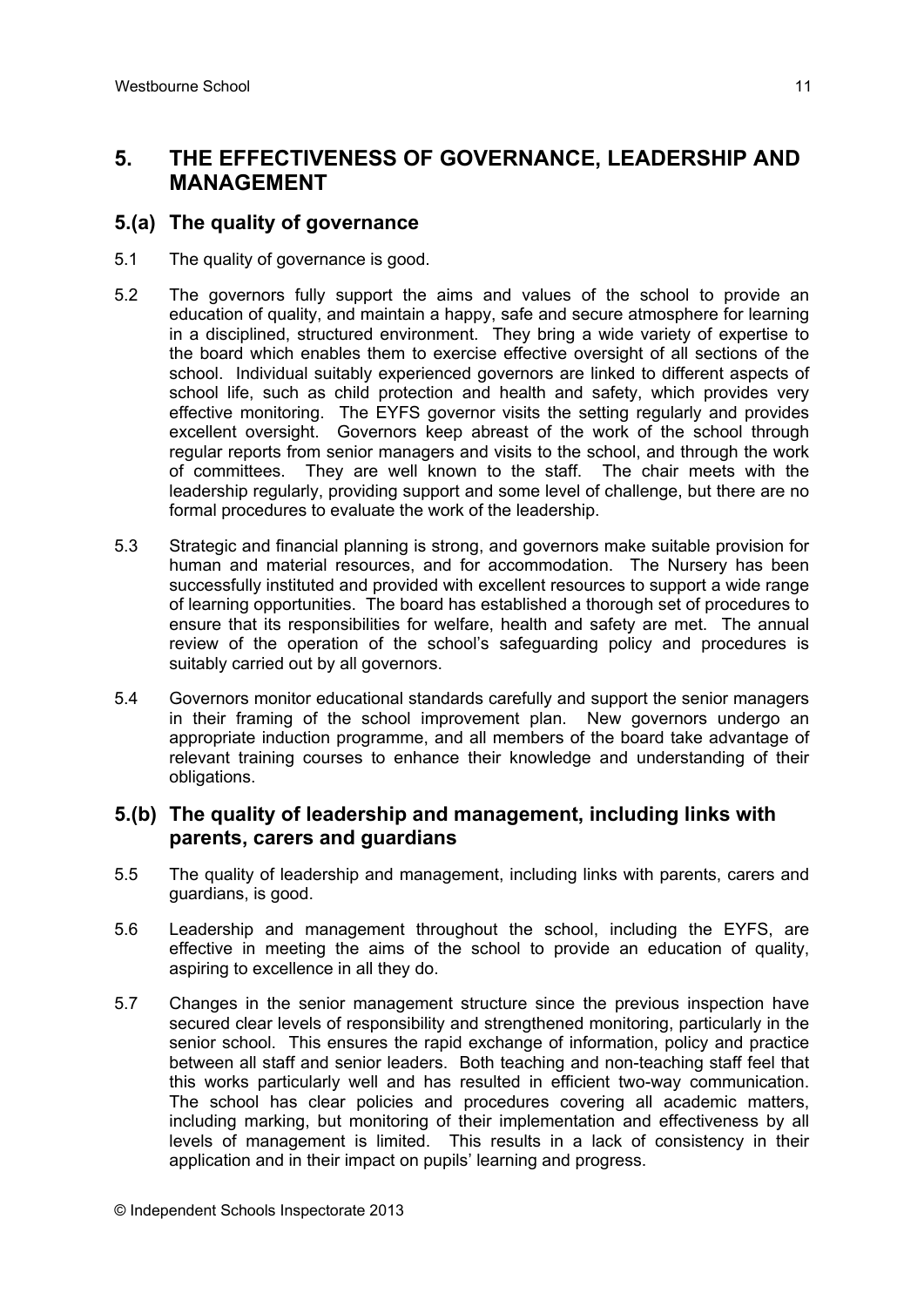- 5.8 Self-evaluation is a key feature in the management of departments and sections, and includes some peer lesson observation and pupil work scrutiny, but this has not been applied effectively across the whole school. In the EYFS, self-evaluation provides some challenge for continued improvement but lacks rigour. Relevant data on the pupils' attainment and progress is obtained by the school but is not used consistently throughout to inform teaching and ensure the pupils' progress.
- 5.9 Development planning is realistic and forward thinking, and collates plans from individual departments and all sections of the school effectively, in consultation with governors. The school development plans are reviewed on an annual basis but their contents are limited to one year. Much informal discussion of the future development of the school takes place at all levels of management. This is not translated into systematic medium- or long-term planning to improve the pupils' academic achievement and personal development, or based on evidence from selfevaluation and assessment evidence, with clear criteria to judge success.
- 5.10 Staff appraisal is conducted by the leadership, including in the EYFS, on a biennial cycle and includes lesson observation, an interview, the setting of targets and the provision of any training that is required. This process has been beneficial in enabling the school to appoint and retain high quality, motivated staff.
- 5.11 All staff, including those in the EYFS, receive appropriate training in safeguarding, first aid and fire awareness. Newly appointed teachers have a mentor to support them, and they are required to undergo a thorough process of induction into the policies and practices of the school. Checks on new staff are carried out promptly and all aspects of recruitment procedures are robust.
- 5.12 The school benefits from the excellent contribution made by non-teaching staff involved in catering, cleaning, premises and administration. They provide high quality support to pupils and enable the school to run very efficiently.
- 5.13 Throughout the school, links with parents are excellent. Responses to questionnaires show that parents are overwhelmingly satisfied with the education and support provided for their children. They feel that their children are happy, well looked after and encouraged to behave well. They are satisfied with the quality of communication with the school, which comes in many forms, from highly informative handbooks for different sections of the school, to weekly and termly newsletters. The website provides a clear and informative means of communication to parents of current and prospective pupils, including all required information. It is also used to communicate more urgent information, such as school closure on snow days, in addition to a mobile telephone alert system for other emergencies.
- 5.14 Relationships with parents are excellent. Parents welcome the school's 'open door' policy, and are confident that any concerns about their children are taken seriously and handled sensitively. The complaints policy is clear and detailed, and available to parents on the school's website. The very small number of complaints have been dealt with efficiently and with due regard to the policy.
- 5.15 Parents have many opportunities to be actively involved in the work and progress of their children. They are welcome to help younger children settle at the beginning of the day, and have an opportunity to share their children's learning at this time as well as through *News from Home* in the EYFS and the pupils' planners throughout the school. Parents come in to talk in assembly about their work and their cultures, for example on the theme of Diwali. The Friends of Westbourne serve coffee at open